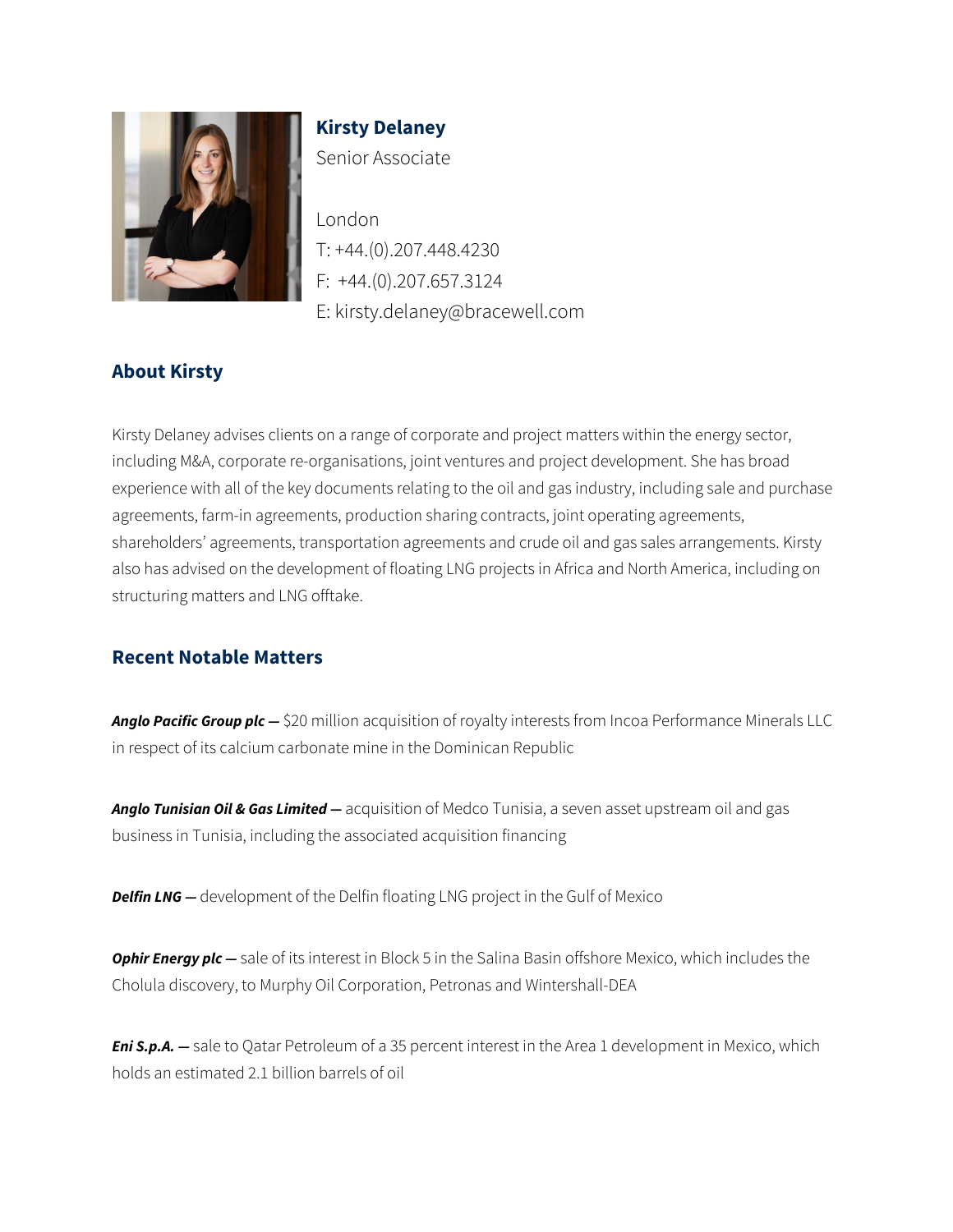*Eni S.p.A. —* swap transaction with Lukoil in relation to the Area 10, Area 12, and Area 14 upstream shallow water production sharing contracts in Mexico under which Eni transfers to Lukoil a 20 percent stake in Area 10 and Area 14 and Lukoil transfers to Eni a 40 percent stake in Area 12

*Eni S.p.A. —* sale of interests in Egypt's super-giant Zohr field to Rosneft for \$1.125 billion and BP for \$375 million

*Ophir Energy plc —* \$2 billion floating LNG project offshore Equatorial Guinea, including host government arrangements, LNG sales agreements, chartering agreements, joint venture arrangements, project financing, and construction

*Apache Corporation —* disposal of its operated interest in the SAGE System, a major gas pipeline system and gas processing terminal in the UK, to Ancala Partners, and on Apache's associated long-term gas transportation and processing agreement

*Savannah Petroleum plc —* material aspects of its ongoing takeover of the Seven Energy Nigerian business, including relating to the re-organisation of the Uquo onshore gas field and the Accugas gas processing facility; on crude oil commercialisation arrangements in Niger

**Impact Oil & Gas Ltd –** farm-out of two deepwater blocks, in Namibia and South Africa, to Total SA

*Alcazar Energy Partners —* four 50 MW solar projects (AEES1, Delta, Aten and Horus projects) in Round 2 of Egypt's renewable feed-in tariff programme; named **2017 Global MLA Deal of the Year** by *Project Finance International*; on the development and financing of the 82 MW Al Rajef Wind IPP in Jordan

*EOG Resources, Inc. —* various farm-ins, JOA and unitization arrangements in Trinidad

**Oando** – financing for its \$1.9 billion acquisition of ConocoPhillips<sup>\*</sup>

**BG Group** – proposed sale of its Norwegian North Sea oil and gas business, including the intra-group transfer of its interests in the Everest and Gaupe fields